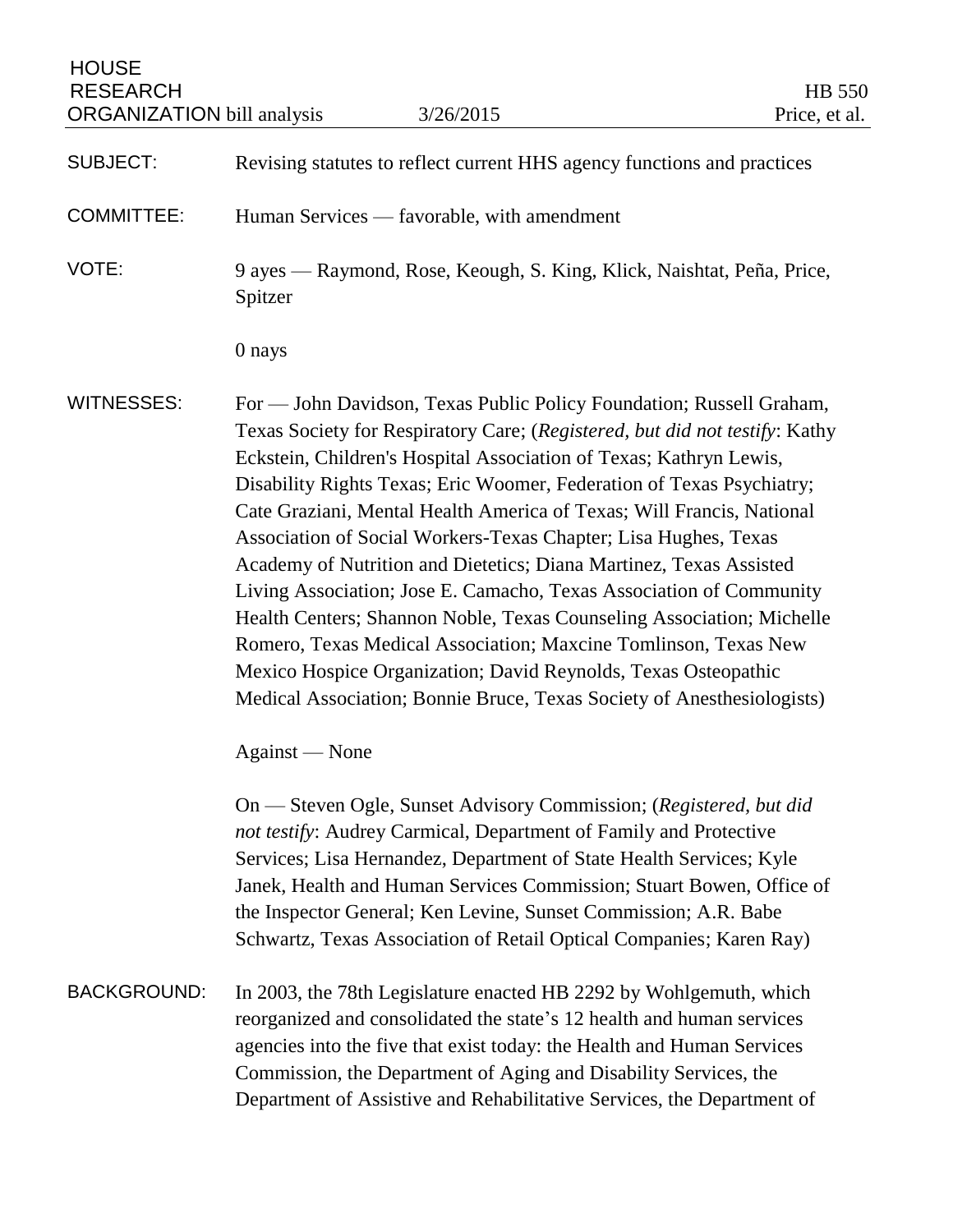Family and Protective Services, and the Department of State Health Services. Government Code, ch. 392, the Person First Respectful Language Initiative, directs the Legislature and the Texas Legislative Council to change certain terms and phrases in the process of amending existing statutes. Words and phrases such as "handicapped" and "mentally ill" must be replaced with phrases such as "persons with disabilities" and "persons with mental illness" or appropriate variations. DIGEST: HB 550, as amended, would revise statutes to reflect current functions and practices of the Health and Human Services (HHS) system and would remove references to boards, agencies, programs, officers, and advisory committees that no longer exist as a result of HB 2292's enactment in 2003. It would revise various codes relating to HHS, as summarized below.

> **Agencies and programs.** The bill would replace names of abolished agencies, boards, advisory committees, and other nonexistent entities with the names of the entities that now perform their functions. The bill would specify which entity had a particular responsibility or authority based on current statute and practices of current health and human services agencies.

> HB 550 would specify the role of the Health and Human Services Commission's executive commissioner regarding strategic planning, human resources, rate and fee setting, and property management for all health and human services agencies. The bill also would delineate the respective responsibilities of the executive commissioner of the Health and Human Services Commission and the five health and human services agencies regarding contracting, enforcement, grants, and rulemaking in each of the agencies' enabling statutes.

**Terminology.** The bill would revise certain terms and phrases to conform with the Person First Respectful Language Initiative. The bill also would make similar language adjustments not required by the Government Code,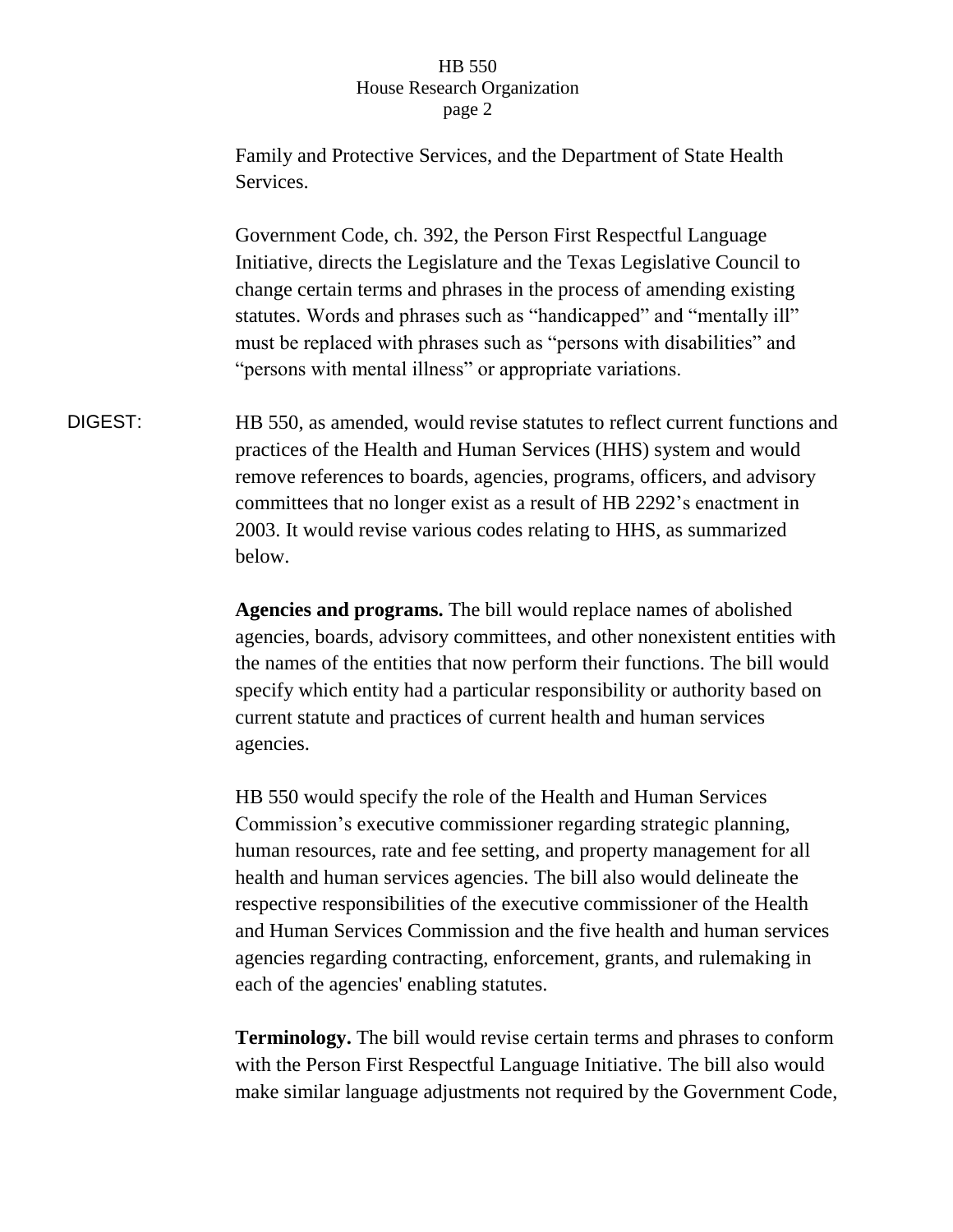such as replacing "epileptic" with "person with epilepsy"

HB 550 would revise terminology to reflect the terms that the HHS system currently uses, such as changing "food stamps" to "supplemental nutrition assistance program" or changing "personal care facility" to "assisted living facility." The bill also would replace the term "durable power of attorney" with "medical power of attorney" to reflect the current legal term used by state agencies.

**Removal of dedicated funds and dedicated account interest.** The bill would remove references to certain dedicated funds and dedicated account interest to conform with current statute.

**Authority over mental health and intellectual disability services.** HB 550 would specify in statute that certain services were transferred from the former Texas Department of Mental Health and Mental Retardation to the Department of State Health Services (DSHS) and the Department of Aging and Disability Services (DADS), as required under HB 2292. The bill would specify that chapters 532, 533, and 534 of the Health and Safety Code give DSHS authority over mental health services and would create new chapters and sections to specify that DADS has authority over intellectual disability services.

HB 550 would specify under Family Code, sec. 262.102(a) the circumstances in which a court may, in certain suits, issue a temporary order for the conservatorship of a child or a temporary restraining order or attachment of a child authorizing a governmental entity to take possession of a child.

Under the bill, references to "individuals with intellectual and developmental disabilities" would be replaced with "individuals with an intellectual or developmental disability" for certain provisions relating to the former Department of Mental Health and Mental Retardation. In addition, the bill would replace references to "individuals with an intellectual disability or a related condition" with "individuals with an intellectual or developmental disability" for certain provisions relating to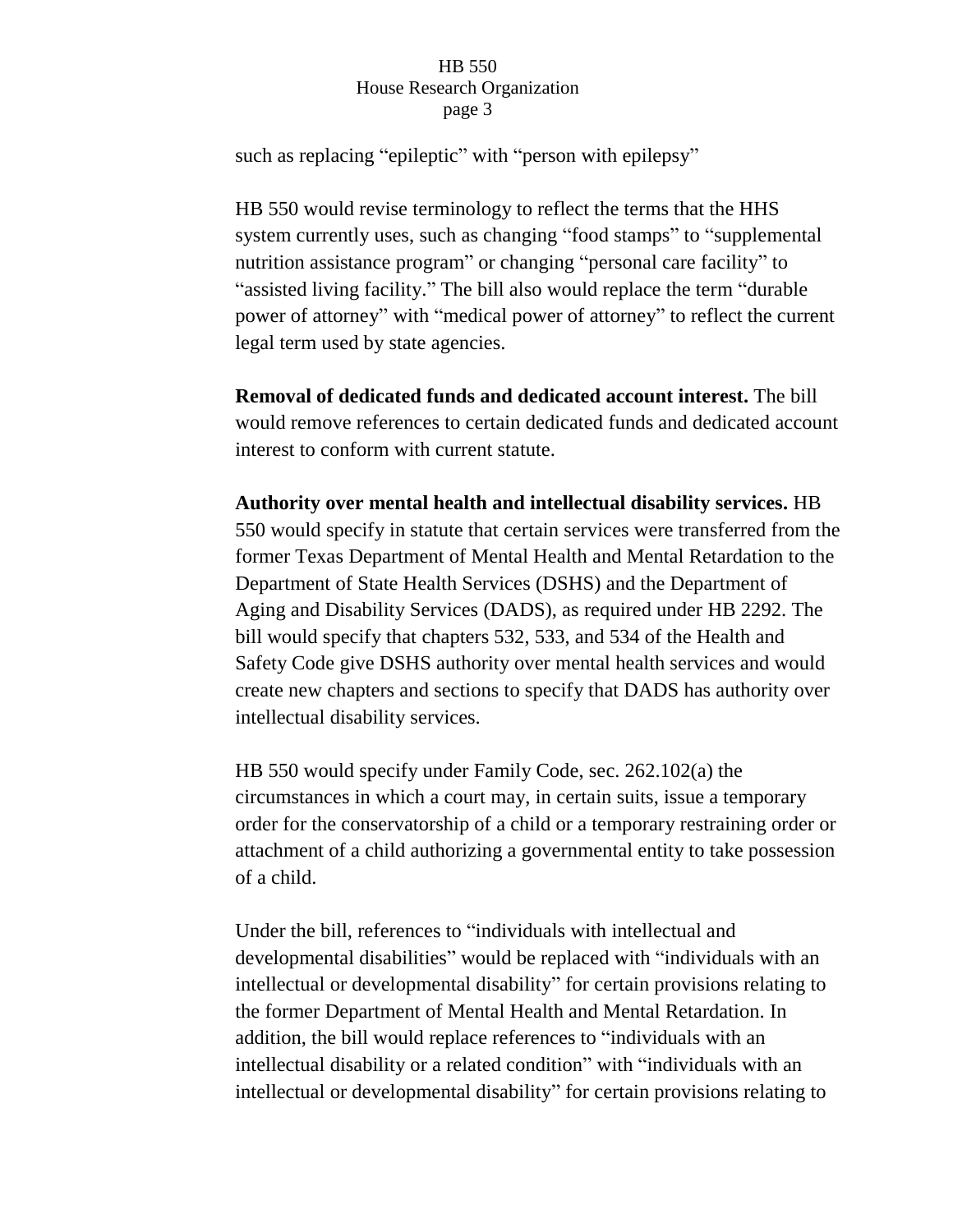surveys of intermediate care facilities.

**Authority over rulemaking.** The bill would specify the rulemaking authority of the executive commissioner of the Health and Human Services Commission by:

- specifying the executive commissioner's existing rulemaking authority under current statute;
- specifying the relationship between the executive commissioner and the agencies as it relates to rulemaking; and
- replacing the rulemaking authority of abolished boards with that of the executive commissioner.

The bill would replace a reference to the director of the workers' compensation division within the Attorney General's Office with a reference to the State Office of Risk Management to specify that the latter agency has the authority to adopt rules related to testing and counseling for state employees exposed to HIV infection at work. The duties and rulemaking authority of the Health and Human Services Commission executive commissioner would be specified as they relate to the provision of respite care.

**Recodification of law.** The bill would recodify Health and Safety Code, ch. 461, which addressed the functions of the abolished Texas Commission on Alcohol and Drug Abuse, and Human Resources Code, ch. 101, which addressed the functions of the abolished Department of Aging. The bill would specify that the functions remain in statute even though the agencies no longer exist.

HB 550 would move certain references in statute from the Probate Code to the Estates Code to reflect that the Estates Code replaced the Probate Code in 2014.

**Removal of fee caps and setting license renewal periods.** The bill would remove all fee caps and set all periods for a license, permit, certificate, or registration at two years under the Occupations Code and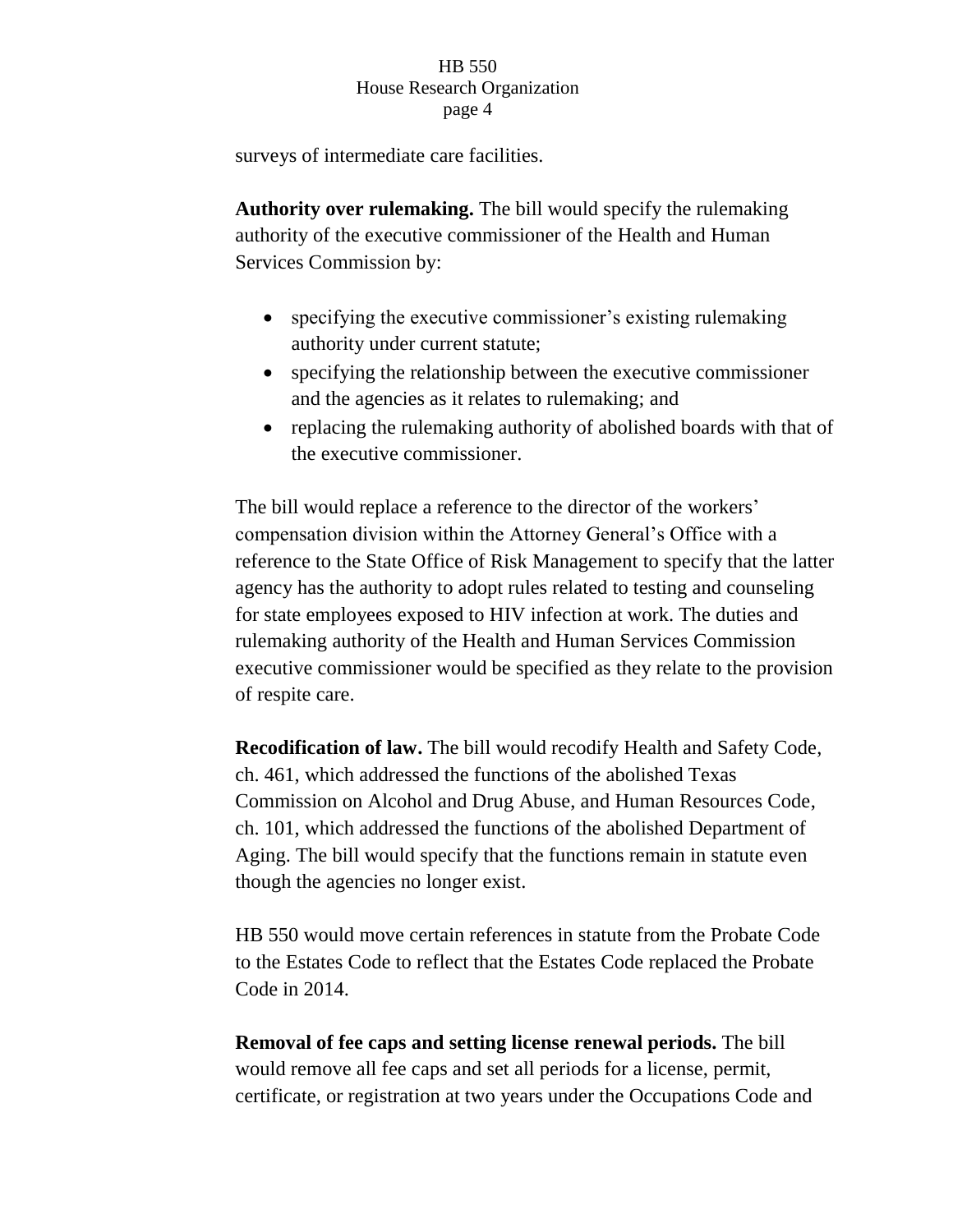Health and Safety Code as required by HB 2292 and Health and Safety Code, secs. 12.0111 and 12.0112.

**Role of the State Office of Administrative Hearings.** The bill would specify that the State Office of Administrative Hearings (SOAH) conducts hearings for DSHS as required by Government Code, sec. 2003.021(e) and that the Health and Human Services Commission, by statute, may refer matters to SOAH. The bill also would use the term "administrative law judge" to refer to both SOAH and HHSC judges.

**Specifying access to judicial review.** To conform with court decisions affirming the constitutional right to judicial review, HB 550 would remove language that requires a person to pay the full administrative penalty before the person is allowed judicial review.

**Role of the state ombudsman.** The bill would remove references to certain ombudsman offices eliminated by HB 2292 and would specify that the Office of the Ombudsman at the Health and Human Services Commission currently handles HHS-related complaints and issues, as required by HB 2292. The bill also would specify the circumstances under which the state ombudsman or the state ombudsman's designee would have access to patient care records for elderly residents of long-term care facilities.

**Conformity with federal law.** The bill would change the definition of "household income," as it relates to Medicaid, to conform with the definition in the federal Affordable Care Act. Waiting period standards for the Children's Health Insurance Program would be revised in statute to reflect standards in the Affordable Care Act and current practices at state agencies.

To comply with changes in federal regulations, the bill also would remove certain provisions regarding saccharin.

**Effective date.** This bill would take immediate effect if finally passed by a two-thirds record vote of the membership of each house. Otherwise, it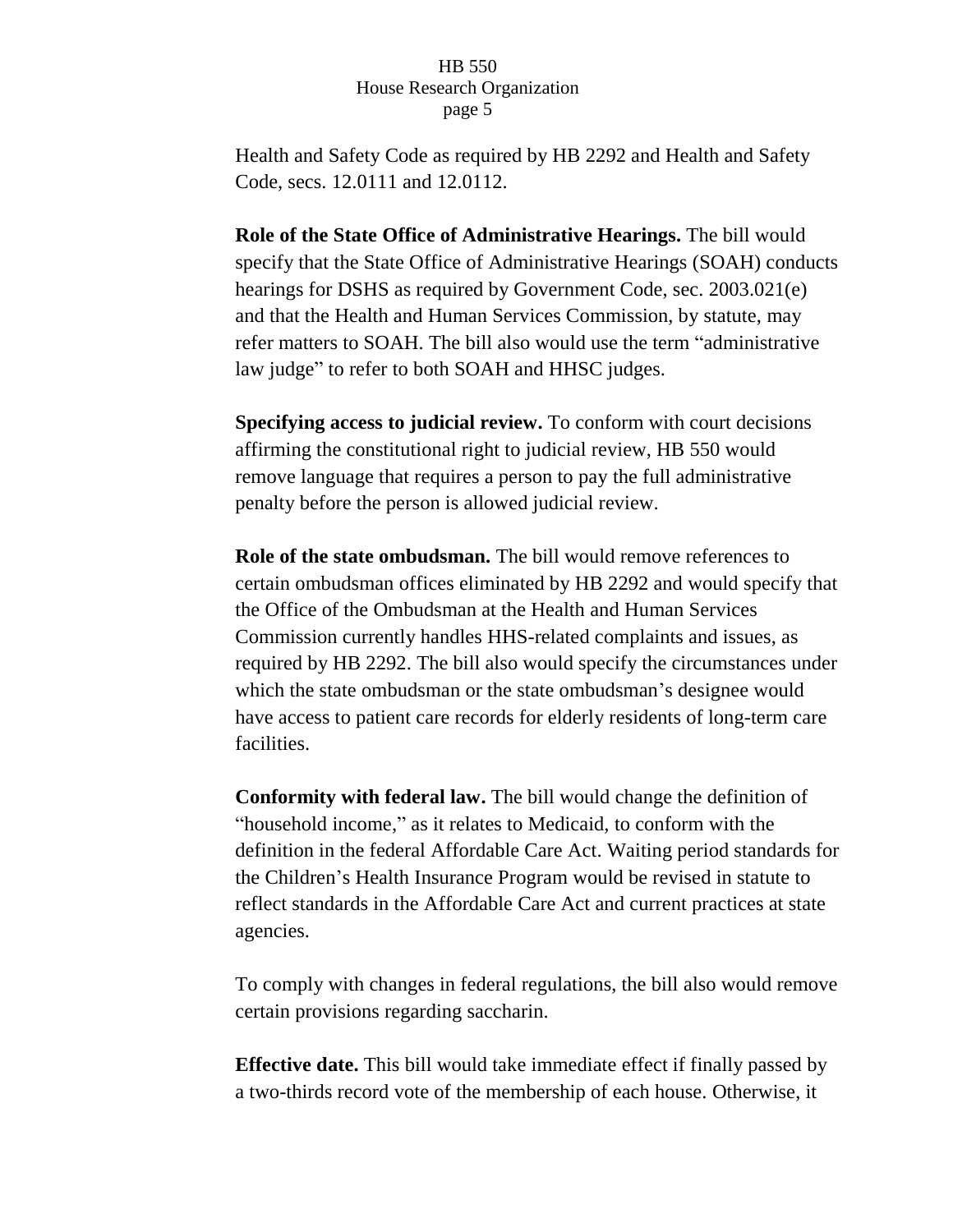would take effect September 1, 2015.

SUPPORTERS SAY: HB 550 would make HHS-related laws clearer, more readable, and more consistent. This bill is neither the HHSC consolidation bill nor the Sunset bill. It is a clarification bill.

> The bill is necessary because HHS-related codes have been inaccurate for more than a decade since the enactment of HB 2292, which did not fully revise statutes to reflect the new organizational structure and agencies it created. These problems will only compound in the future if the inconsistencies are left unaddressed. It is important that Texas law accurately reflect current programs, terminology, and practices so that the code is accessible and clear for citizens and lawmakers. The bill would clean up code to reflect what is already law and would remove references to agencies, boards, and advisory committees that have not existed for years. The bill also would prevent outdated code from affecting future Sunset bills related to health and human services.

> HB 550 has been extensively reviewed by advocacy groups, who agree that the bill does not contain any policy changes. The bill would clarify the responsibilities that the executive commissioner and HHS agencies already have but would not give these entities new powers. Likewise, the bill would not modify professional licensing requirements and would not change any fee or penalty.

> The committee amendment would fully address stakeholder concerns about the bill by clarifying any potentially ambiguous language in the original draft. The committee amendment also would ensure that the bill did not change existing law regarding the ability of judges to issue a temporary order or temporary restraining order.

> Given the size of the HHS agencies, it is only natural that the bill would affect a number of different codes, necessarily contributing to its length. However, much of the bill's length comes not from substantive changes but from striking outdated or offensive language to conform with the Person First Respectful Language Initiative and to reflect the language